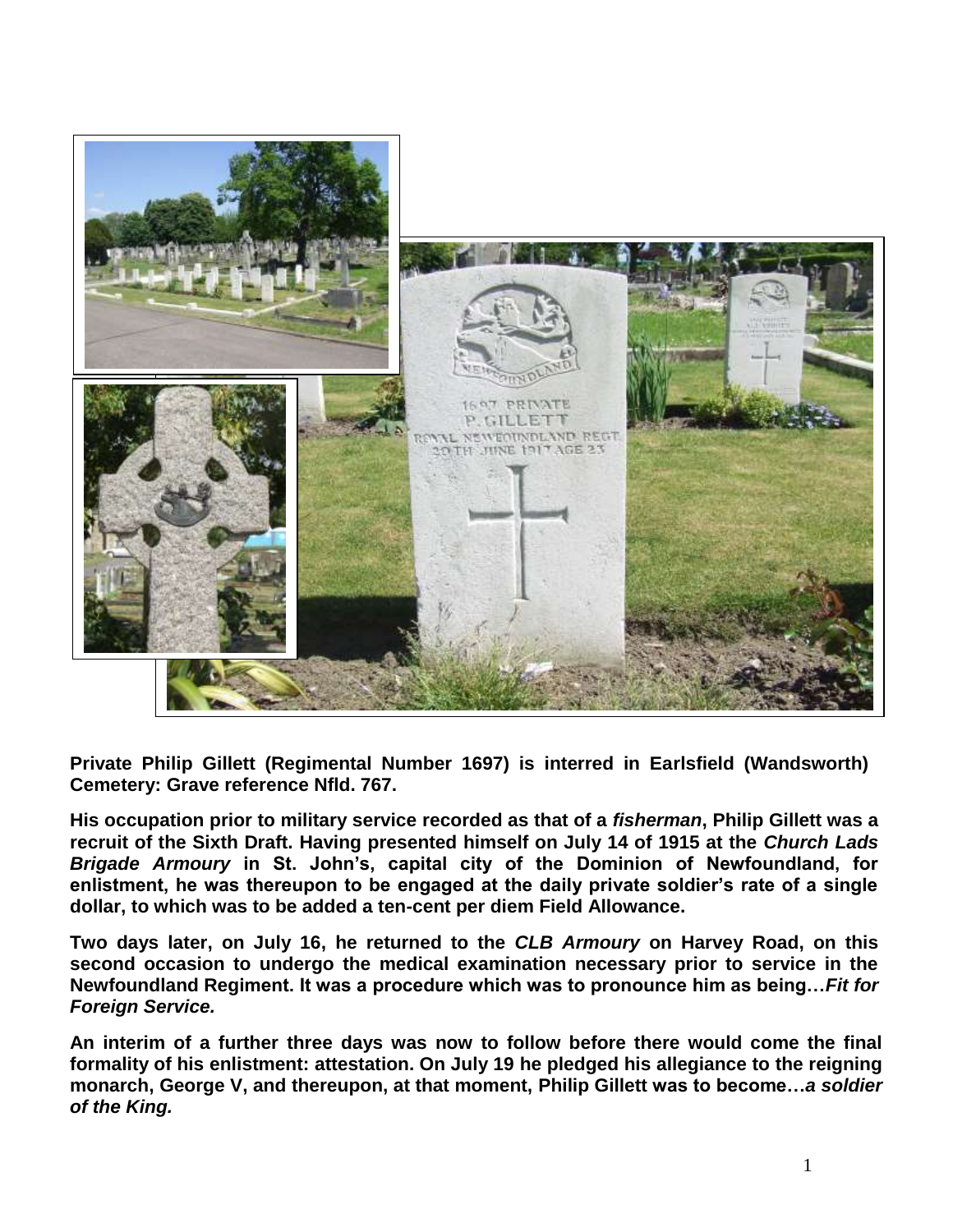**A further, and lengthier, waiting-period was now in store for the recruits of this draft, designated as 'G' Company, before they were to depart from Newfoundland for…***overseas service***.** 

**Private Gillett, Regimental Number 1697, was not to be again called upon until October 27, after a period of fourteen weeks plus a day. Where he was to spend this intervening time appears not to have been recorded although he possibly returned temporarily to his work and perhaps also was to travel to spend some time at his home in the Notre Dame Bay community of Exploits, his recorded residence – but, of course, this is only speculation.**

**On that October 27, Private Gillett with his 'G' Company left St. John's by train to cross the island to Port aux Basques, the other passengers on board reportedly having included several naval reservists and also some German prisoners-of-war. The contingent then traversed the Gulf of St. Lawrence by ferry – documented as having been the** *Kyle* **- and afterwards proceeded again by train from North Sydney as far as Québec City.**

**There the Newfoundlanders joined His Majesty's Transport** *Corsican* **for the trans-Atlantic voyage to the English southcoast naval establishment of Devonport where they arrived on November 9. The vessel had departed Montreal on October 30 with Canadian troops on board before stopping at Québec: the 55th Canadian Infantry Battalion and the Second Draft of the (1st?) Divisional Signals Company.**

**(Right adjacent:** *The image of Corsican is from the Old Ship Picture Galleries web-site. Launched in 1907 for the Allan Line, one of the largest private shipping companies of the time, she spent much of her early career chartered to the Canadian Pacific Line which in 1917 was to purchase the entire Allan Line business. She was employed as a troop-ship during much of the Great War which she survived – only to be wrecked near Cape Race on May 21, 1923***.)**

**(Right:** *The once-busy Royal Navy facility and harbour of Devonport almost a century after the Great War* **– photograph from 2012(?))**



**\* \* \* \* \***

**More than a year prior to that November 10 of 1915, in the late summer and early autumn of 1914, the newly-formed Newfoundland Regiment's first recruits had undergone a period of training of five weeks on the shores of** *Quidi Vidi Lake* **in the east end of St. John's and elsewhere in the city, and were formed into 'A' and 'B' Companies.** 



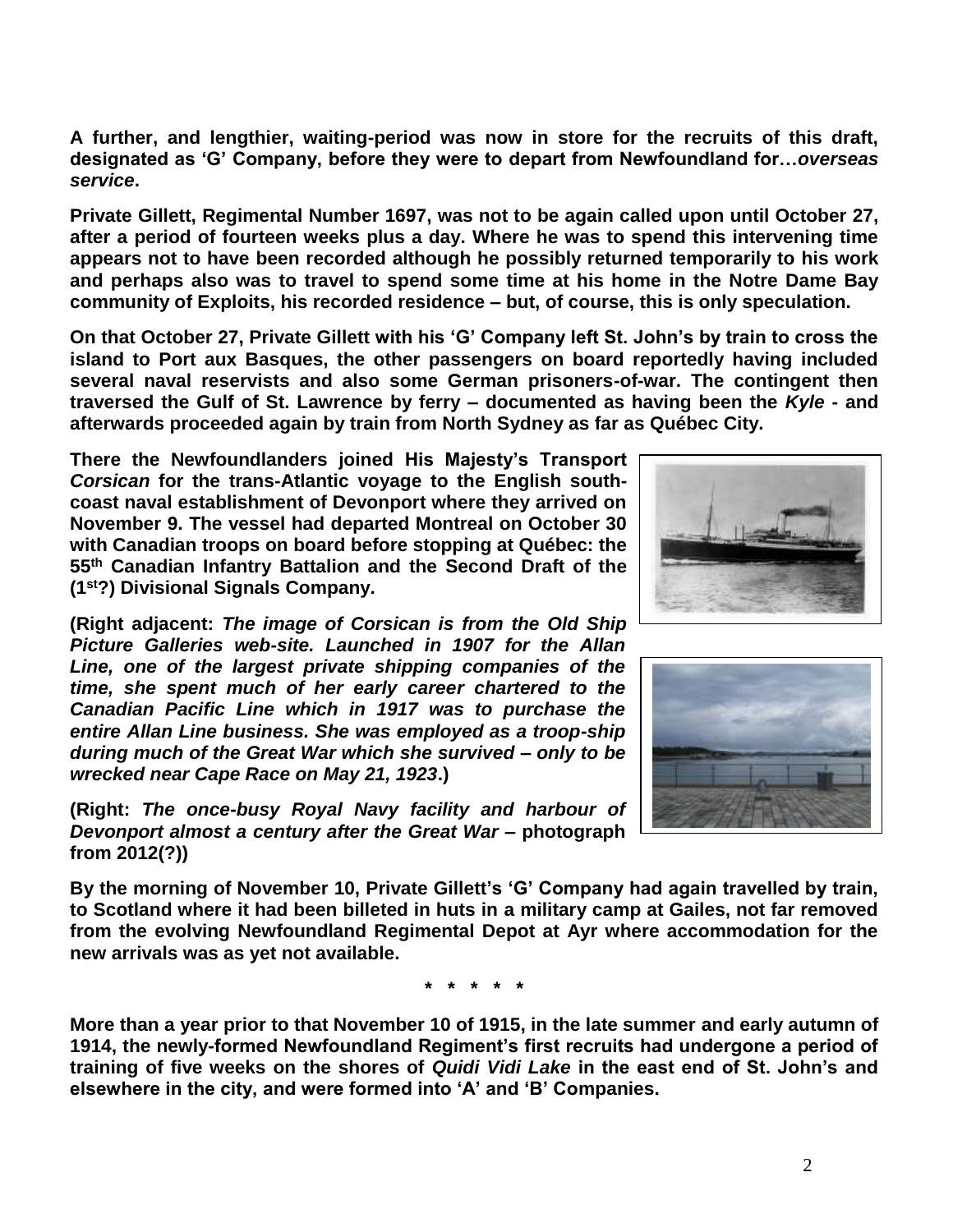**During that same period the various authorities had also been preparing for the Regiment's transfer overseas.**

**(Right:** *The image of 'Florizel' at anchor in the harbour at St. John's is by courtesy of Admiralty House Museum***.)**

**This first Newfoundland contingent was to embark on October 3, in some cases only days after a recruit's enlistment and/ or attestation. To become known to history as the** *First Five Hundred* **and also as the** *Blue Puttees***, on that day they had boarded the Bowring Brothers' vessel** *Florizel* **awaiting in St. John's Harbour.**

**The ship had sailed for the United Kingdom on the morrow, October 4, 1914, to its rendezvous with the convoy carrying the 1st Canadian Division overseas, off the south coast of the Island.** 

**(Right below:** *Fort George, constructed in the latter half of the eighteenth century, still serves the British Army to this day***. – photograph from 2011)**

**Once having disembarked\* in the United Kingdom this first Newfoundland contingent was to train in three venues during the late autumn of 1914 and then the winter of 1914-1915: firstly in southern England on the** *Salisbury Plain***; then in Scotland at** *Fort George* **– on the** *Moray Firth* **close to Inverness; and lastly at** *Edinburgh Castle* **– where it was to provide the first garrison from outside the British Isles.** 

*\*It was to do so at Devonport through which 'G' Company would pass eleven months later.*

**Only days after 'A' and 'B' Companies had taken up their posting there, on February 16 of 1915, 'C' Company – the first re-enforcements for the original contingent - would arrive directly – through Liverpool of course - from Newfoundland. On the final day of the month of March it had been the turn of 'D' Company to arrive – they via Halifax as well as Liverpool – to report…***to duty***…at Edinburgh, and then 'E' Company five weeks less a day later again, on May 4\*.**

*\*These five Companies, while a contingent of the Newfoundland Regiment, was not yet a battalion and would not be so for a further five months – as will be seen below.*

**(Right below:** *The venerable bastion of Edinburgh Castle dominates the Scottish capital from its hill in the centre of the city***. – photograph from 2011)**

**Seven days after the arrival of 'E' Company in the Scottish capital, on May 11 the entire Newfoundland contingent had been ordered elsewhere. On that day, seven weeks into spring – although in Scotland there was apparently still snow - the unit had been dispatched to** *Stobs Camp***, all under canvas and south-eastwards of Edinburgh, close to the town of Hawick.**





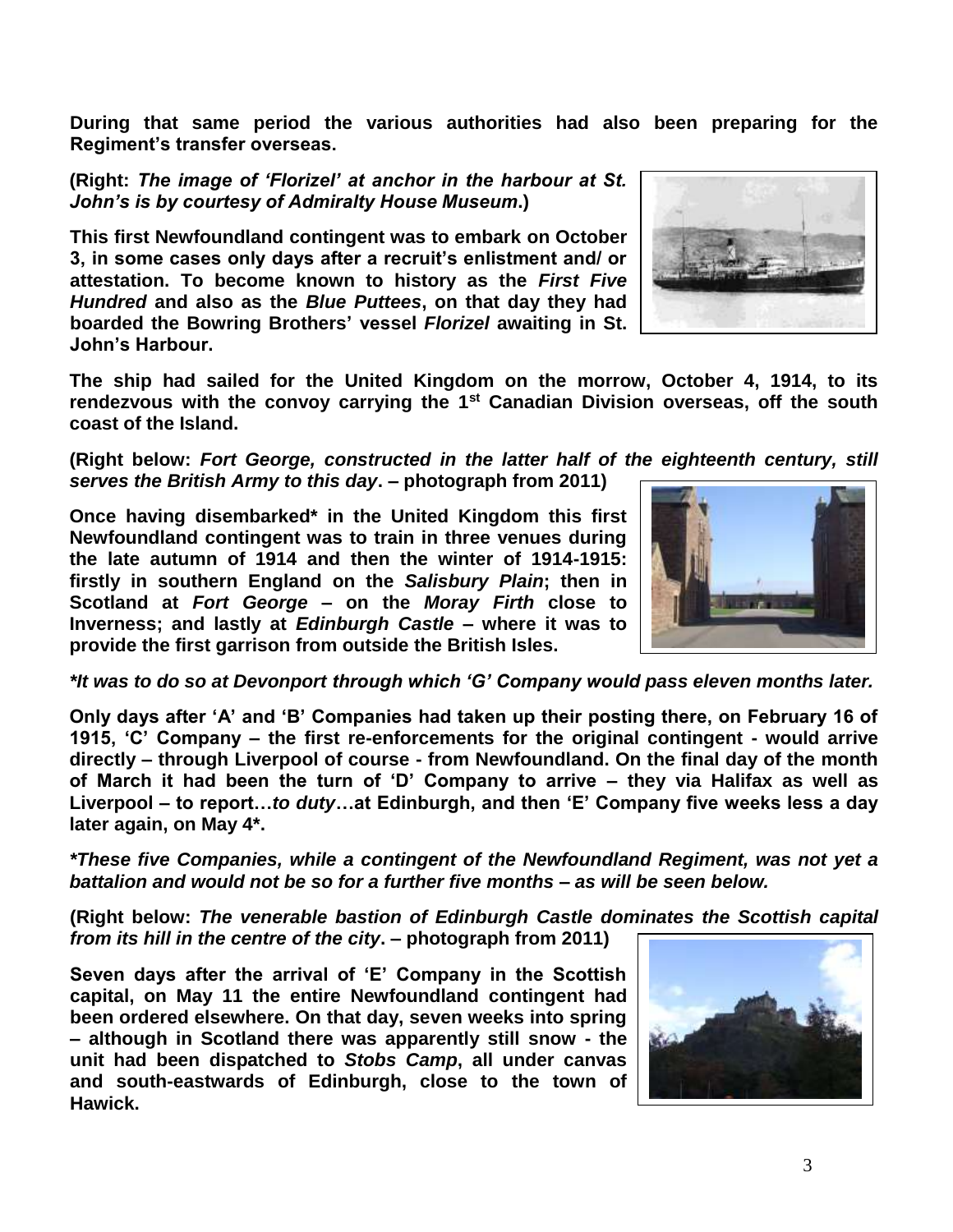**(Right:** *The Newfoundland Regiment marches past on the training ground at Stobs Camp and is presented with its Colours on June 10, 1915.* **– by courtesy of Reverend Wilson Tibbo and of Mrs. Lillian Tibbo)**

**Two months less a day later, on July 10, 'F' Company would march into** *Stobs Camp***.** 

**This had been an important moment: the Company's arrival was to bring the Newfoundland Regiment's numbers up to some fifteen hundred, establishment strength\* of a battalion which could be posted on…***active service***.**

**\****A number sufficient to furnish four 'fighting' companies, two re-enforcement companies and a headquarters staff.*

**(Right above:** *The men of the Regiment await their new Lee-Enfield rifles***. – original photograph from the** *Provincial Archives***)**

**From** *Stobs Camp***, some three weeks after the arrival of 'F' Company, in early August 'A', 'B', 'C' and 'D', the four senior Companies, having now become the 1st Battalion of the Newfoundland Regiment, had been transferred to** *Aldershot Camp* **in southern England. There they were to undergo final preparations – and a royal inspection – before the Battalion's departure to the Middle East and to the fighting on the**  *Gallipoli Peninsula***.**

**(Right above:** *George V, by the Grace of God, of the United Kingdom of Great Britain and Ireland and of the British Dominions beyond the Seas, King, Defender of the Faith, Emperor of India* **– the photograph is from** *Bain News Services* **via the** *Wikipedia* **web-site.)**

**The later arrivals to the United Kingdom, 'E' and 'F' Companies, were to be posted to the new Regimental Depot and were eventually to form the nucleus of the soon to be formed 2nd (***Reserve***) Battalion of the Newfoundland Regiment.** 

**(Right above:** *An aerial view of Ayr, likely from the period between the Wars: Newton-on Ayr, where were quartered the 'other ranks', is to the left of the River Ayr and the Royal Borough, where were housed the officers, is to the right***. – by courtesy of the** *Carnegie Library* **at Ayr)**

**(Right:** *The High Street in Ayr as shown on a postcard of the time, the imposing Wallace Tower – it stands to this day (2017) - dominating the scene* **– by courtesy of Reverend Wilson Tibbo and Mrs Lillian Tibbo.**









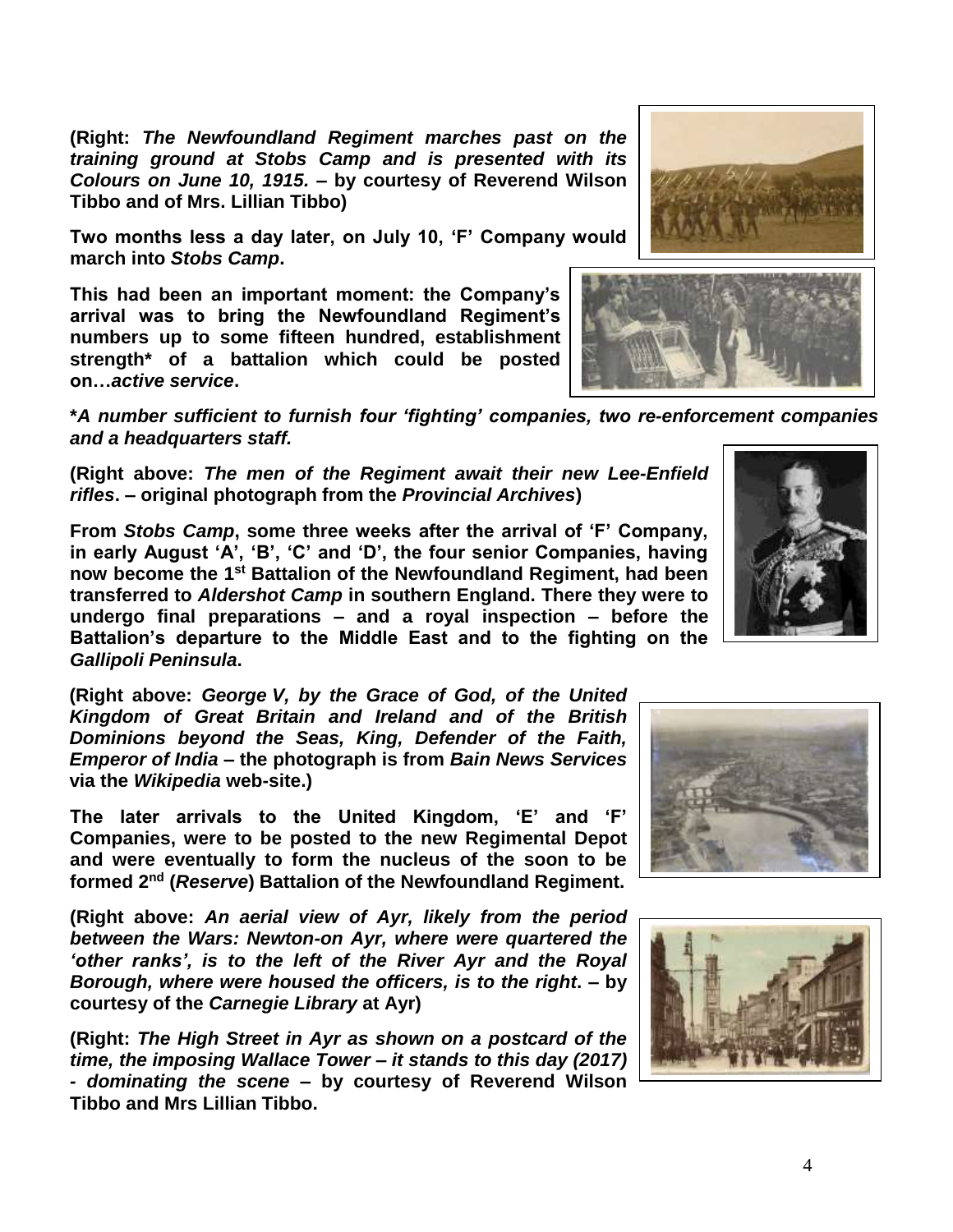**The Regimental Depot had been established during the summer and the early autumn of 1915 in the Royal Borough of Ayr on the west coast of Scotland, there to serve as a base for the newly-forming 2nd (***Reserve***) Battalion. It was from there – as of November of 1915 – that the new-comers were to be sent in drafts, at first to** *Gallipoli* **and then subsequently to the** *Western Front***, to bolster the four fighting companies of the 1st Battalion\*.** 

*\*The first such draft was, in fact, to depart from Ayr for service on the Gallipoli Peninsula just days after the arrival in Scotland of Private Gillett's 'G' Company, on November 15.*

**This then had been the situation facing the new-comers: the new Regimental Depot had still been in the throes of its establishment when Private Gillett and the others of 'G' Company were to arrive in Scotland on November 10 of 1915; thus, as related in a preceding paragraph, the new-comers were required to be quartered at Gailes, some sixteen kilometres further up the coast – but apparently more than sixty kilometres distant by road.**

**It was during this posting to Ayr that Private Gillett re-enlisted** *for the duration of the war***, signing the form to that effect on May 24\*, a month before his departure across the English Channel. By that time he had already seen the departure of the first six re-enforcement drafts from Ayr: the First directly to Gallipoli; the Second which had sailed to Egypt before being turned back to land in France; and the Third which had sailed straight to France at the end of the month of March. Those which had sailed since – and those which were to do so later on – also had gone or would also go directly to the Continent.**

**\****At the outset of the War, perhaps because it was felt by the authorities that it would be a conflict of short duration, the recruits enlisted for only a single year. As the War progressed, however, this was obviously going to cause problems and the men were encouraged to re-enlist. Later recruits signed on for the 'Duration' at the time of their original enlistment.*

**Private Gillett had not been selected to serve in any of the six first drafts; he was to be posted in Scotland for some seven months before his turn would come. When it** *did* **come, his draft was to be dispatched directly to France.**

**On June 25 the 7th Re-enforcement Draft from Ayr passed through the English south-coast port of Southampton en route to the Continent, Private Gillett among its ranks. On the morrow, the 26th, the detachment disembarked in Rouen, capital city of Normandy, and site of the large British Expeditionary Force Base Depot. There the draft was to spend several days undergoing final training and organization\* before proceeding to its rendezvous with the Newfoundland Battalion, it just having experienced the maelstrom of battle at a place called Beaumont-Hamel.**



**(Right above:** *British troops disembark at an earlier time of the Great War at Rouen en route to the Western Front.* **– from** *Illustration***)**

**(continued)**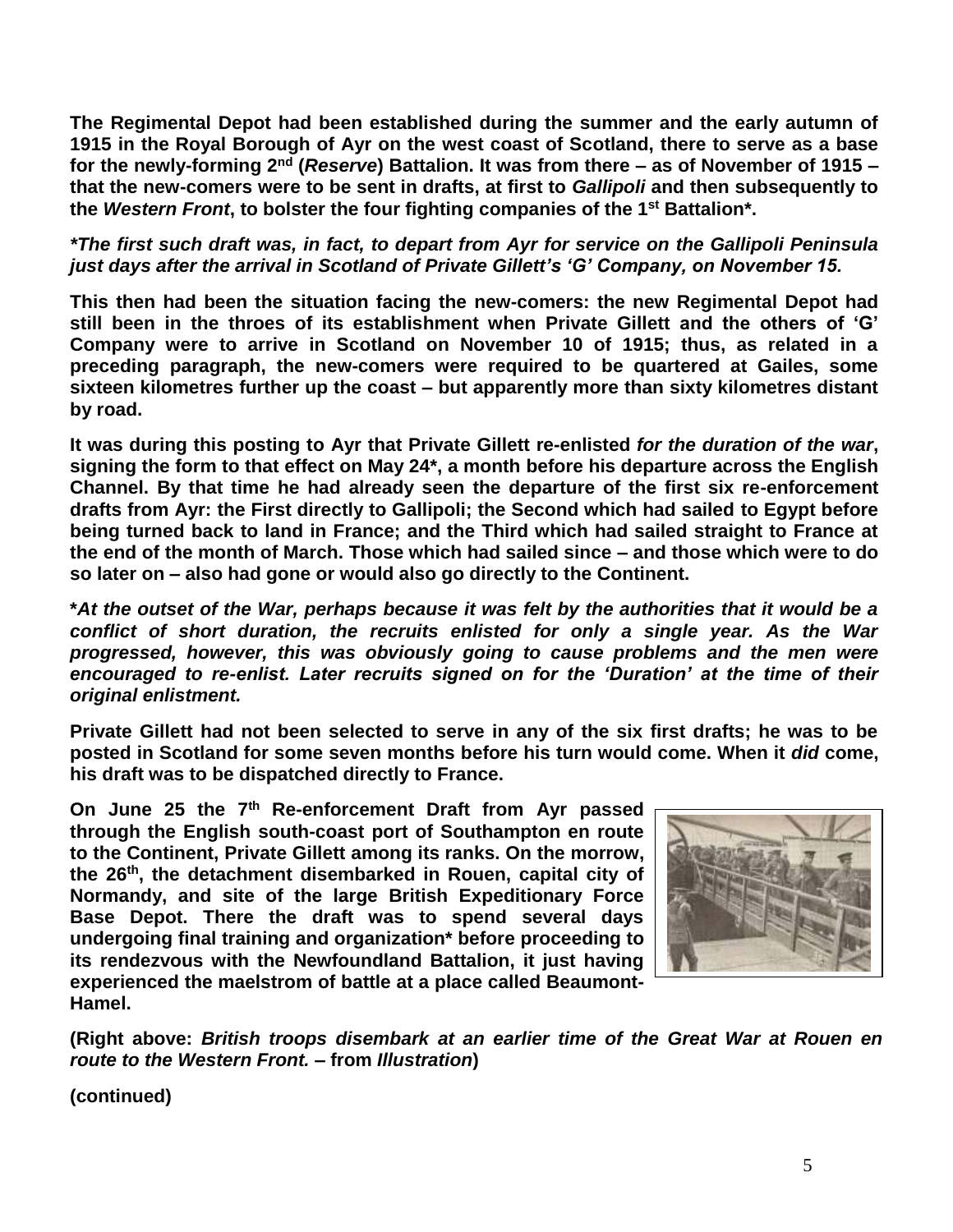*\*Apparently the standard length of time for this final training at the outset of the war had been ten days – although this was to become more and more flexible as the War progressed - in areas near Rouen, Étaples, LeHavre and Harfleur that became known notoriously to the troops as the Bull Rings.*

**\* \* \* \* \***

**Private Gillett would join the Newfoundland unit** *in the field* **on July 11.**

**While both 'E' and 'F' Company had been beginning their time of training at Ayr in the summer of 1915, the aforementioned four senior companies, 'A', 'B', 'C' and 'D', of the Newfoundland Regiment, having now become the 1st Battalion, had thereupon been attached to the 88th Infantry Brigade of the 29th Division of the (British) Mediterranean Expeditionary Force and had been dispatched to…***active service***.**

**(Right above:** *Some of the personnel of 'A', 'B', 'C' and 'D' Companies of the 1st Battalion of the Newfoundland Regiment at Aldershot in August of 1915, prior to its departure to active service on the Gallipoli Peninsula* **– from** *The Fighting Newfoundlander* **by Col. G.W.L. Nicholson, C.D.)**

**(Right:** *The image of Megantic, here in her peace-time colours of a 'White Star Line' vessel, is from the Old Ship Picture Galleries web-site***.)**

**On August 20 of 1915, the Newfoundland Battalion had embarked in the Royal Navy Harbour of Devonport onto the requisitioned passenger-liner** *Megantic* **for passage to the Middle East and to the fighting against the Turks. There, a month later – having spent some two weeks billeted in British barracks in the vicinity of the Egyptian capital, Cairo - on September 20, the 1st Battalion was to land at** *Suvla Bay* **on the**  *Gallipoli Peninsula***.**

**(Right above:** *'Kangaroo Beach', where the officers and men of the 1st Battalion of the Newfoundland Regiment landed on the night of September 19-20, 1915, is to be seen in the distance at the far end of Suvla Bay. The remains of a landingcraft are still clearly visible in the foreground on 'A' Beach***. – photograph taken in 2011)**

**(Right above:** *Newfoundland troops on board a troop-ship anchored at Mudros: either Megantic on August 29, Ausonia on September 18, or Prince Abbas on September 19 – Whichever the case, they were yet to land on Gallipoli***. – from Provincial Archives)**







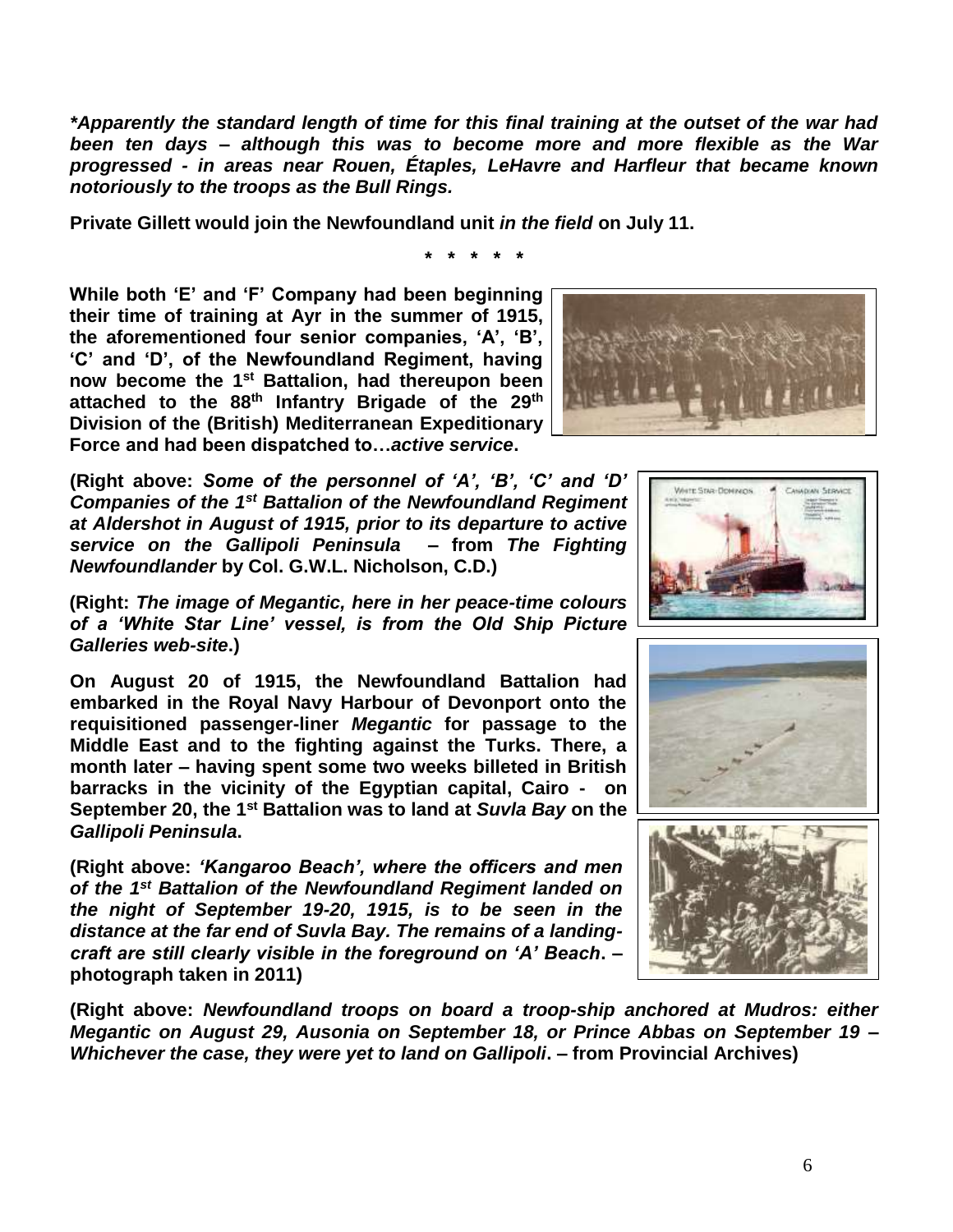**(Right:** *A century later, the area, little changed from those faroff days, of the Newfoundland positions at Suvla, and where the 1st Battalion was to serve during the fall of 1915* **– photograph from 2011)**

**When the Newfoundlanders had landed from their transport ship at** *Suvla Bay* **they were to disembark into a campaign that was already on the threshold of collapse.**

**Not only in the area where the Newfoundland Battalion would now serve but, even ever since the very first days of the operation in April of 1915, the entire** *Gallipoli Campaign,* **including the operation at** *Suvla Bay,* **had been proving to be little more than a debacle:** 

**Flies, dust, disease, the frost-bite and the floods – and of course the casualties inflicted by an enemy who was to fight a great deal better than the British High Command\* had ever anticipated – were eventually to overwhelm the British-led forces and those of their allies, the French, and it would finally be decided to abandon not only** *Suvla Bay* **but the entire** *Gallipoli* **venture.**

**(Right:** *An un-identified Newfoundland soldier in the trenches at Suvla Bay –* **from** *Provincial Archives***)**

*\*Many of the commanders chosen were second-rate, had been brought out of retirement, and had little idea of how to fight – let alone of how to win. One of the generals at Suvla, apparently, had handed in his resignation during the Campaign and had just gone home.* 

**(Right:** *No-Man's-Land at Suvla Bay as seen from the Newfoundland positions* **– from** *Provincial Archives***)**

**(Right:** *This is Anzac Bay in the fore-ground with the Salt Lake in the centre further away. The bottom of Suvla Bay is just to be seen on the left and adjacent to the Salt Lake, and further away again. The hills in the distance and the ones from which this photograph was taken were held by the Turks and formed a horse-shoe around the plain surrounding the Salt Lake which was where the British and Newfoundlanders were stationed***. – photograph from 2011)**

**November 26 would see what perhaps was to be the nadir of the Newfoundland Battalion's fortunes at** *Gallipoli***; there was to be a freak rain, snow and ice-storm strike the** *Suvla Bay* **area and the subsequent floods had wreaked havoc amongst the forces of both sides. For several days, survival rather than the enemy was to be the priority.**

**There were to be many casualties on both sides, some of them, surprised by the sudden inundation of their positions, fatalities who had drowned in their trenches – although no Newfoundlanders were to be among that number.**





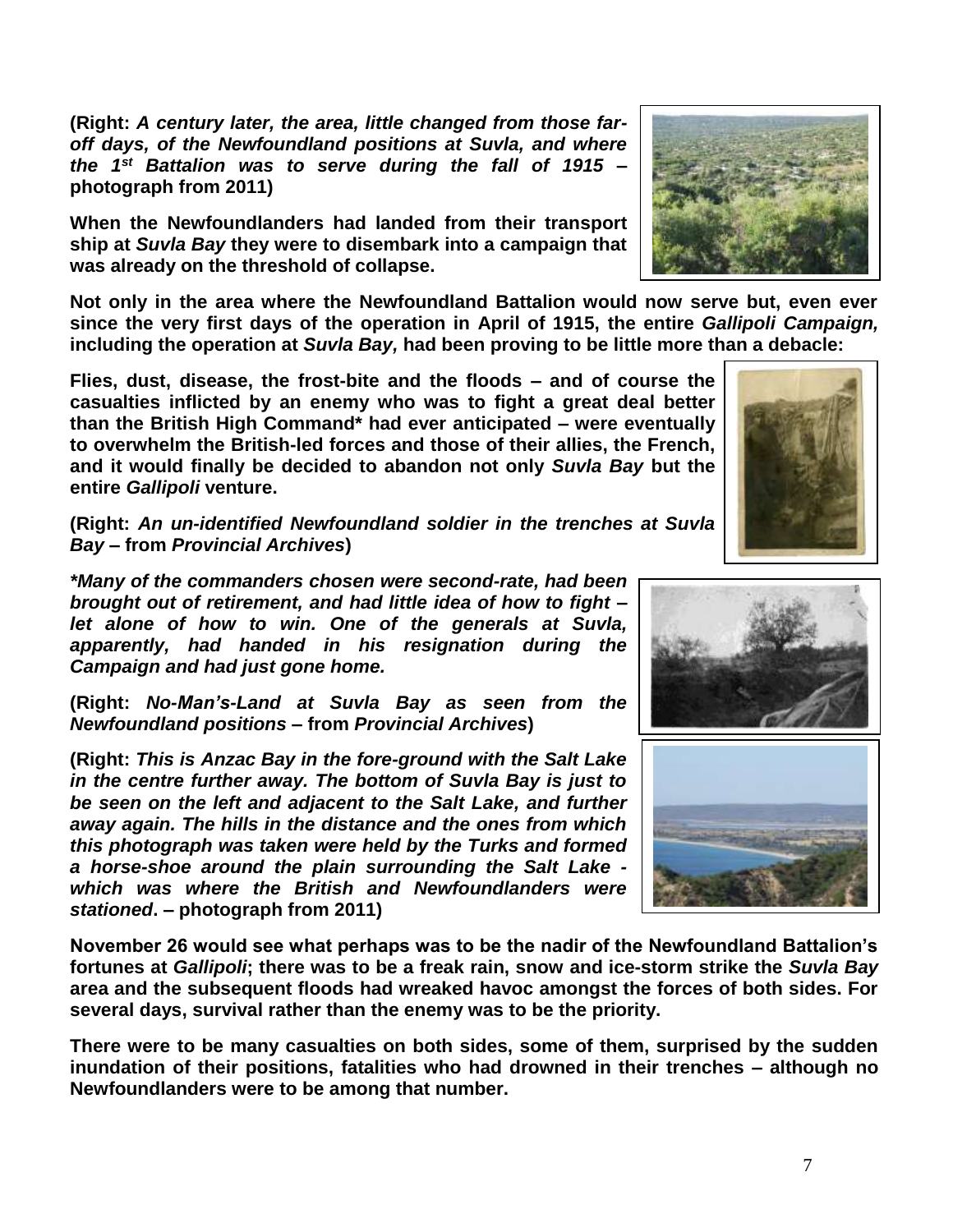8

**Numerous, however, had been those afflicted by trench-foot and by frost-bite.**

**By this time the situation there had daily been becoming more and more untenable, thus on the night of December 19-20, the British had abandoned the entire area of** *Suvla Bay* **– the Newfoundlanders, the only non-British unit to serve there, to form a part of the rear-guard.** 

**Some of the Battalion personnel had thereupon been evacuated to the nearby island of Imbros, some to Lemnos, further away, but in neither case was the respite to be of a long duration; the 1st Battalion would be transferred only two days later to the area of** *Cape Helles***, on the western tip of the** *Gallipoli Peninsula***.**

**(Right above:** *Cape Helles as seen from the Turkish positions on the misnamed Achi Baba, positions which were never breached: The Newfoundland positions were to the right-hand side of the picture***. – photograph from 2011)**

**This final operation would take place on the night of January 8-9, the Newfoundland Battalion to furnish part of the British rear-guard on this second occasion also.**

**(Right above:** *'W' Beach at Cape Helles as it was only days before the final British evacuation* **– from** *Illustration***)**

*\*Lieutenant Owen Steele of St. John's, Newfoundland, is cited as having been the last soldier of the Mediterranean Expeditionary Force to step into the final small boat to sail from the Gallipoli Peninsula.*

**(Right:** *'W' Beach almost a century after its abandonment by British forces in that January of 1916 and by the Newfoundlanders who were to be the last soldiers off the beach***:** *Vestiges of the wharves in the black-and-white picture are still to be seen.* **– photograph from 2011)**

**Immediately after the British evacuation of the** *Gallipoli Peninsula***, the Newfoundland unit had been ordered to the Egyptian port-city of Alexandria and beyond.** 

**On January 14, the Australian Expeditionary Force Transport** *Nestor* **had arrived there with the 1st Battalion on board. The vessel was to sail just after mid-day on the 16th, on its way southwards down the Suez Canal to Port Suez where she had docked early on the morrow and where the Newfoundlanders had landed and marched to their encampment.**

**The British, Indian and** *Anzac* **forces – the Australian and New Zealand Army Corps was also to serve at** *Gallipoli* **– had by now simply been marking time until a complete withdrawal of the** *Peninsula* **could be undertaken.** 





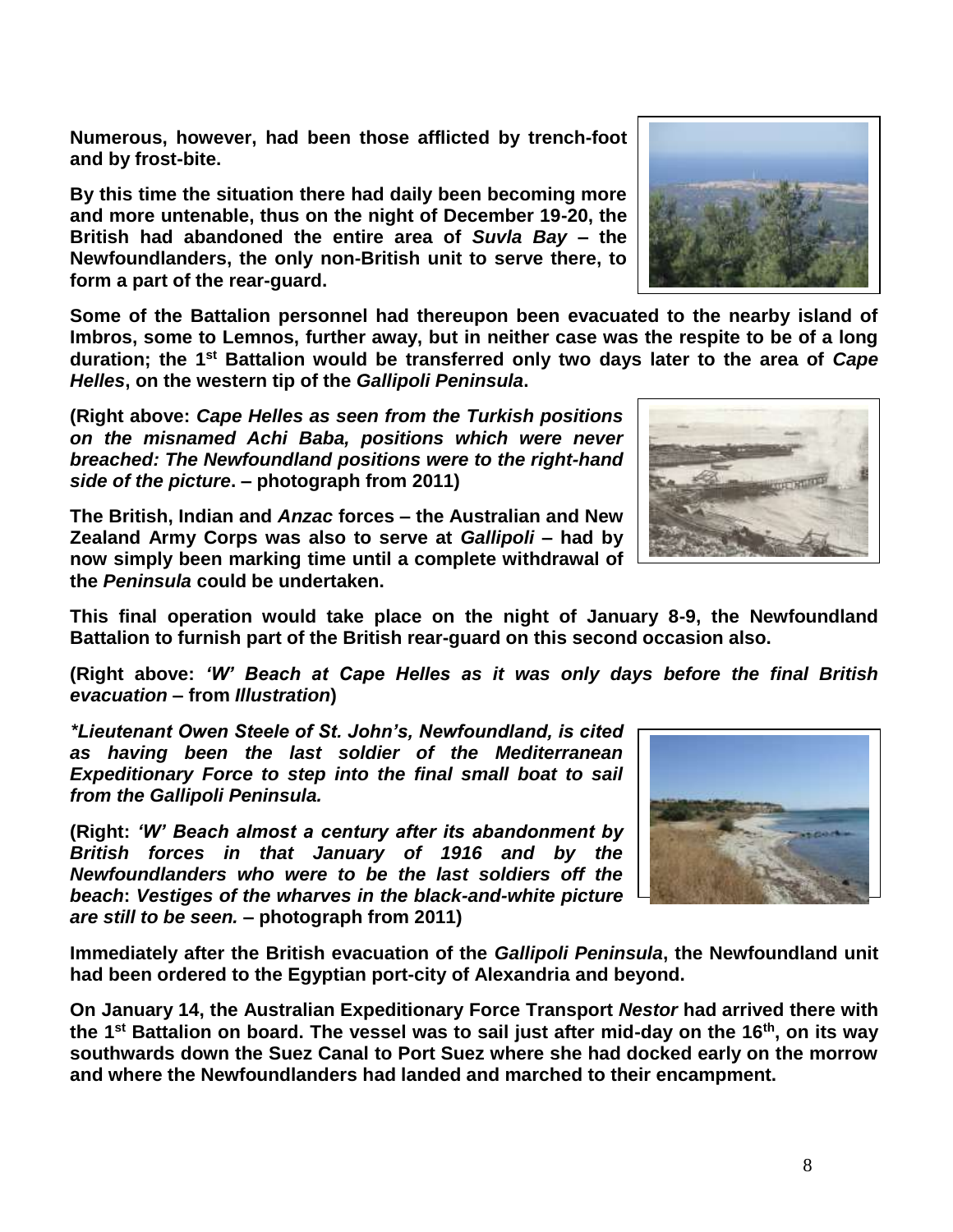**There they were to await further orders since, at the time, the subsequent destination of the British 29th Division had yet to be decided\*.**

**(Right:** *The image of the Blue Funnel Line vessel Nestor is from the Shipspotting.com web-site. The vessel was launched and fitted in 1912-1913 and was to serve much of her commercial life until 1950 plying the routes between Britain and Australia.* 

*During the Great War she served mainly in the transport of Australian troops and was requisitioned once again in 1940 for government service in the Second World War. In 1950 she was broken up***.)**

*\*Bulgaria had entered the conflict on the side of the Central Powers, and Salonika was already becoming a theatre of war.*

**(Right:** *The British destroy their supplies during the final evacuation of the Gallipoli Peninsula. The men of the 1st Battalion of the Newfoundland Regiment were among the last to leave on two occasions, at both Suvla Bay and Cape Helles***. – photograph taken from the battleship** *Cornwallis* **from**  *Illustration***)**

**After a two-month interim spent in the vicinity of Port Suez, the almost six-hundred officers and** *other ranks* **of the 1st Battalion were to board His Majesty's Transport** *Alaunia* **at Port Tewfiq, on March 14 to begin the voyage back up through the** *Suez Canal* **en route to France.**

**(Right above:** *Port Tewfiq at the south end of the Suez Canal just prior to the Great War* **– from a vintage post-card)**

**The Newfoundlanders would disembark eight days afterwards in the Mediterranean port-city of Marseille, on March 22.**

**(Right:** *British troops march through the port area of the French city of Marseille***. – from a vintage post-card)**

**Some three days after the unit's disembarkation on March 22, the Newfoundland Battalion's train was to find its way to the small provincial town of Pont-Rémy, a thousand kilometres to the north of Marseille.** 

**It had been a cold, miserable journey, the blankets provided for the troops having inexcusably travelled unused in a separate wagon.**

**Having de-trained at the local station at two o'clock in the morning, the Newfoundlanders were now still to endure the long, dark march ahead of them before they would reach their billets at Buigny l'Abbé.**







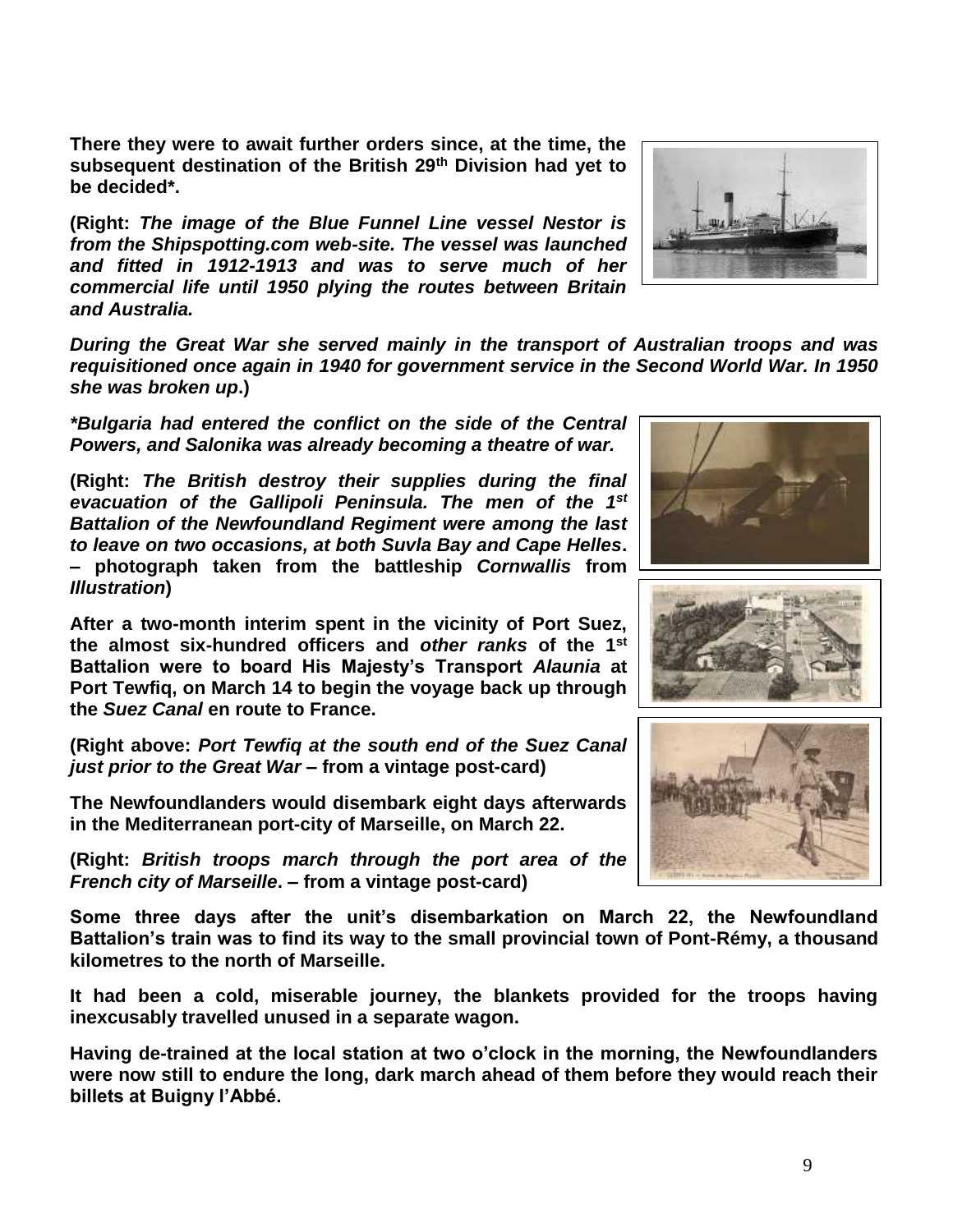## **(Right:** *A languid River Somme as seen from the bridge at Pont-Rémy* **– photograph from 2010)**

**It is doubtful if many of those tired soldiers were to pay much attention to the slow-moving stream flowing under the bridge which they had then traversed on their way from the station. But some three months later** *the Somme* **was to have become a part of their history.**

**On April 13, the entire 1st Battalion had subsequently marched into the village of Englebelmer – perhaps some fifty kilometres in all from Pont-Rémy - where it would be billeted, would receive reenforcements from Scotland via Rouen and, in two days' time, would be introduced into the communication trenches of the**  *Western Front.*

**(Right:** *A part of the re-constructed trench system to be found in the Newfoundland Memorial Park at Beaumont-Hamel* **– photograph from 2009(?))**

**Just days following the Newfoundland Battalion's arrival on the** *Western Front***, two of the four Companies – 'A', and 'B' – were to take over several support positions from a British unit\* before the entire Newfoundland unit had then been ordered to move further up for the first time into forward positions on April 22.**

*\*It should be said that the Newfoundland Battalion and two-hundred men of the Bermuda Rifles who were serving at the time in the 2nd Lincolnshire Regiment Battalion, were then the only units at the Somme from outside the British Isles - true also on the day of the attack on July 1.*

**Having then been withdrawn at the end of that April to the areas of Mailly-Maillet and Louvencourt where they would be based for the next two months, the Newfoundlanders had soon been preparing for the upcoming British campaign of that summer, to be fought on the ground named for the languid, meandering river,** *the Somme***, that flowed – and still does so today – through the region.** 

**(Right above:** *Beaumont-Hamel: Looking from the British lines down the hill to Y Ravine Cemetery which today stands atop part of the German front-line defences: The Danger Tree is to the right in the photograph***. – photograph taken in 2009)**

**If there is one name and date in Newfoundland history which is etched in the collective once-national memory, it is that of Beaumont-Hamel on July 1 of 1916; and if any numbers are remembered, they are those of the eight-hundred who went** *over the top* **in the third wave of the attack on that morning, and of the sixty-eight unwounded present at muster some twenty-four hours later\*.**





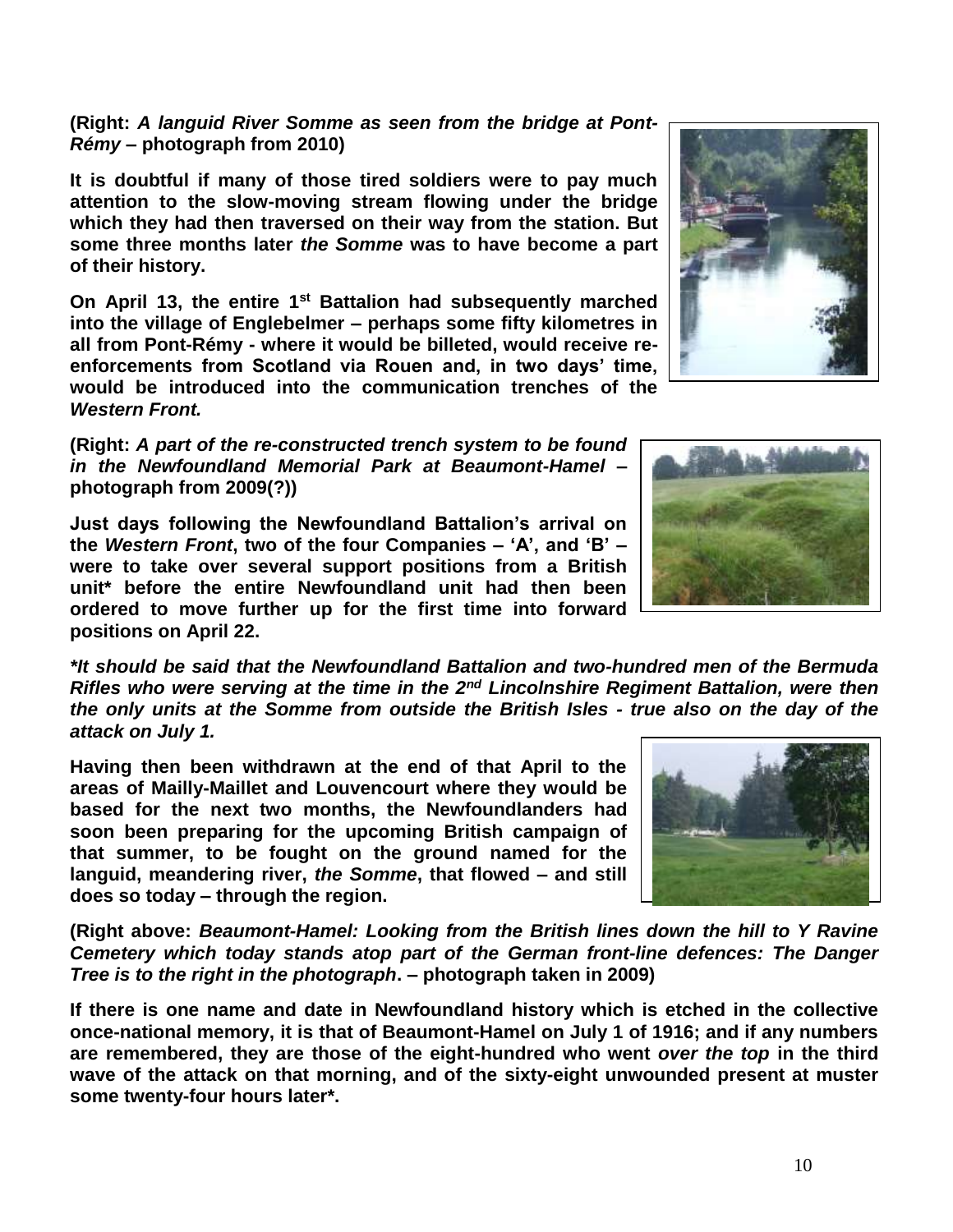**(Right above:** *A view of Hawthorn Ridge Cemetery Number 2 in the Newfoundland Memorial Park at Beaumont-Hamel* **– photograph from 2009(?))**

*\*Perhaps ironically, the majority of the Battalion's casualties was to be incurred during the advance from the third line of British trenches to the first line from where the attack proper was to be made, and while struggling through British wire laid to protect the British positions from any German attack.*

**There are other numbers of course: the fiftyseven thousand British casualties incurred in four hours on that same morning of which nineteen-thousand were recorded as having been…***killed in action***…or…***died of wounds***.** 

**It was to be the greatest disaster** *ever* **in the annals of the British Army…and, perhaps just as depressing, the carnage of the…***First Battle of the Somme***…was to continue for four and a half months.**





**(Right above:** *Beaumont-Hamel is a commune, not a village***. – photographs from 2010 & 2015)**

*In fact, Beaumont-Hamel was a commune – it still exists today – at the time comprising two communities: Beaumont, a village on the German side of the lines, and Hamel which was behind those of the British. No-Man's-Land, on which the Newfoundland Memorial Park lies partially today, was on land that separated Beaumont from Hamel.* 

**(Right:** *A grim, grainy image purporting to be Newfoundland dead awaiting burial after Beaumont-Hamel –* **from…?)**

**After the events of the morning of July 1, 1916, such had then been the dire condition of the attacking British forces that it had been feared that any German counter-assault might well annihilate what had managed to survive of the British Expeditionary Force on** *the Somme***.** 

**The few remnants of the Newfoundland Battalion – and of the other depleted British units – had thus remained in the trenches perhaps fearing the worst, and at night searching for the wounded and burying the dead. It was to be July 6 before the Newfoundlanders were to be relieved from the forward area and to be ordered withdrawn to Englebelmer.** 



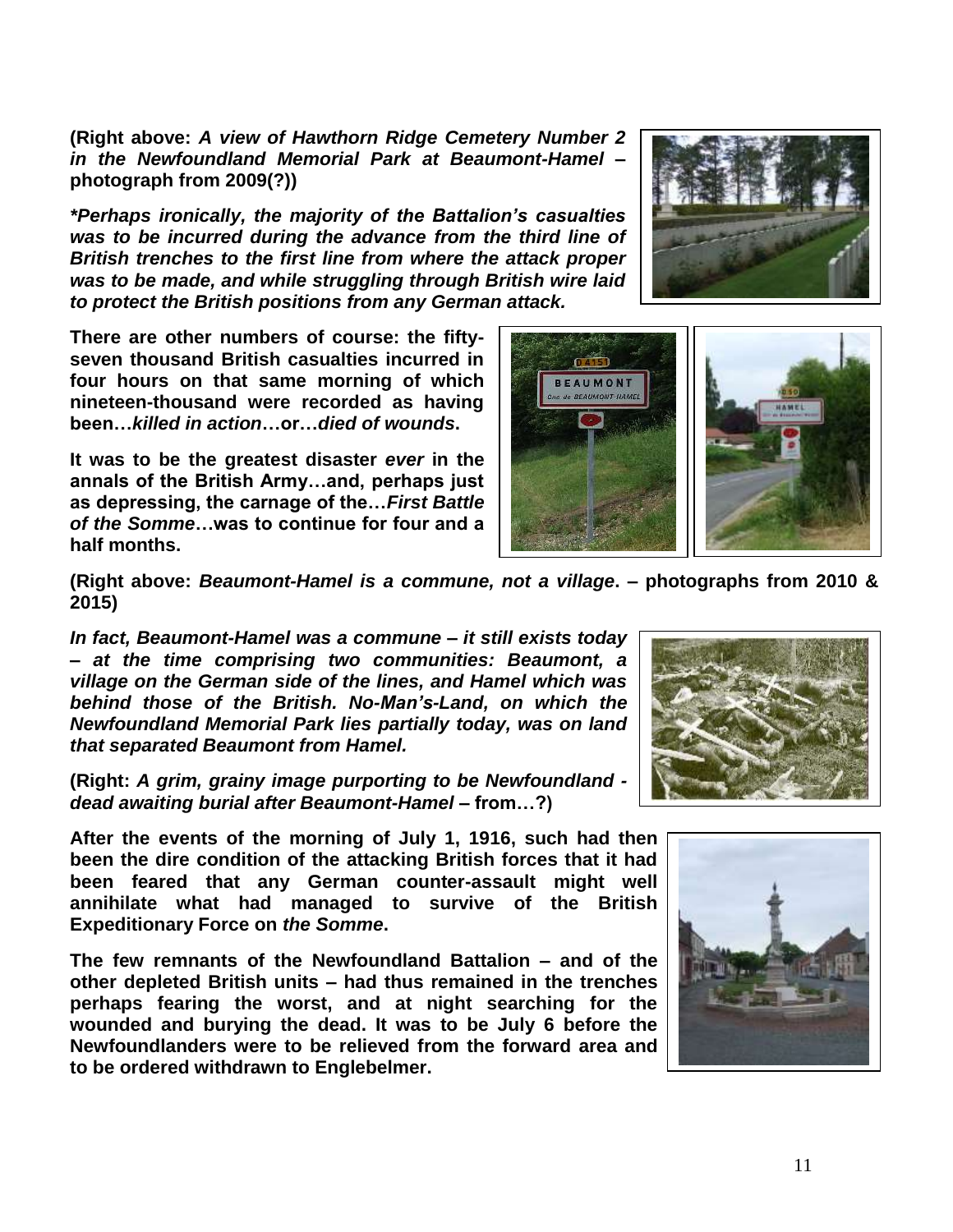**There were then a further two days before the unit had marched further again to the rear area and to billets in the village of Mailly-Maillet.**

**(Right above:** *The re-constructed village of Mailly-Maillet – the French Monument aux Morts in the foreground - is twinned with the community of Torbay, St. John's East***. – photograph from 2009)**

**There at Mailly-Maillet on July 11, a draft of one-hundred twenty-seven re-enforcements – a second source cites one-hundred thirty – had reported…***to duty***. They had been the first to arrive following the events at Beaumont-Hamel but even with this additional man-power, the Regimental War Diary records that on the 14th of July, 1916, the 1st Battalion was still to number only…***11 officers and 260 rifles***…after the holocaust of Beaumont-Hamel, just onequarter of establishment battalion strength.**

**And, as seen in an earlier paragraph, Private Gillett had been one of that draft arriving from Rouen.**

**\* \* \* \* \***

**On July 27-28 of 1916, the Newfoundland Battalion - still under establishment battalion strength at only five-hundred fifty-four strong – maybe even fewer - even after still further re-enforcement – would move northwards and enter into the** *Kingdom of Belgium* **for the first time.** 

**(Right:** *The entrance to 'A' Company's quarters – obviously renovated since that time - in the ramparts of the city of Ypres when it was posted there in 1916 –* **photograph from 2010)**

**The unit had been ordered to the** *Ypres Salient***, one of the most dangerous pieces of real estate on the entire** *Western Front***, there to continue to re-enforce and to re-organize after the ordeal of Beaumont-Hamel.** 

*The Salient* **– close to the front lines for almost the entire fifty-two month conflict - was to be relatively quiet during the time of the Newfoundlanders' posting there; yet they nonetheless would incur casualties, a number – fifteen? - of them fatal.**

**Then on October 8, after having served in Belgium for some ten weeks, the Newfoundland Battalion having been ordered to return south, was transported back into France and back into the area of – and the battle of –** *the Somme***.**

**(Right:** *An aerial view of Ypres, taken towards the end of 1916: it is described as the 'Ville morte'.* **– from** *Illustration***)**

**Four days after that return to France, on October 12, 1916, the 1st Battalion of the Newfoundland Regiment was again then ordered to the offensive; it was to be at a place called Gueudecourt, the vestiges of a village some dozen or so kilometres to the southeast of Beaumont-Hamel.** 



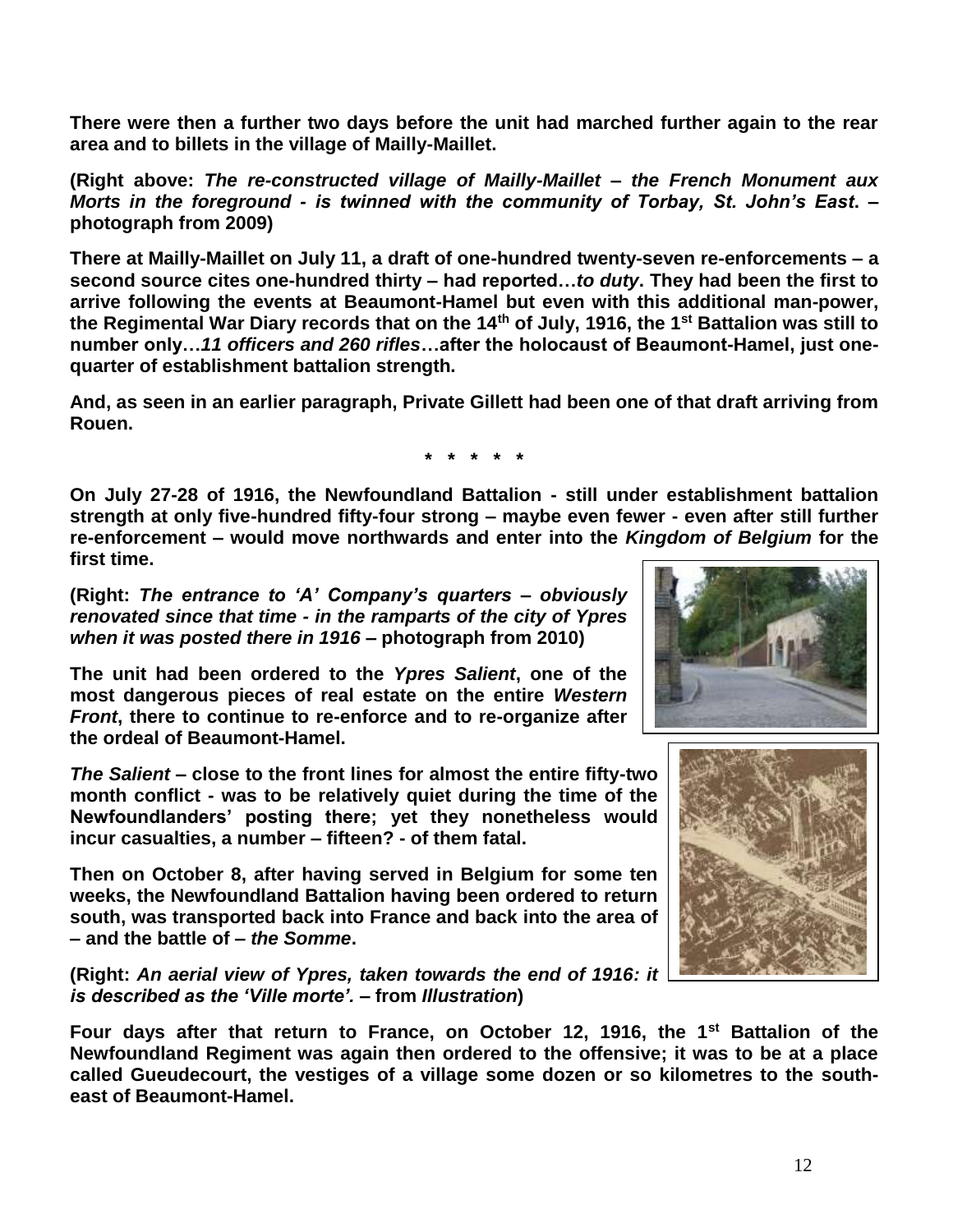**The encounter was to prove to be another ill-conceived and costly affair – two hundred and thirty-nine casualties all told - for little gain.** 

(Right: This is the ground over which the 1<sup>st</sup> Battalion *advanced and then mostly conceded at Gueudecourt on October 12. Some few managed to reach the area where today stand the copse of trees and the Gueudecourt Caribou, on the far right horizon***. – photograph from 2007)**

**(Right below:** *The Caribou at Gueudecourt stands at the furthest point of the Newfoundland Battalion's advance of October 12, 1916.* **– photograph from 2012)**

**The Newfoundland Battalion was not to be directly involved in any further concerted infantry action in the immediate area of Gueudecourt although, on October 18, it would supply twohundred fifty men to act as stretcher-bearers in an attack undertaken by troops of two British regiments, the Hampshires and the Worcestershires, of the 88th Brigade.**

**(Right below:** *Stretcher-bearers not only shared the dangers of the battle-field with their arms-bearing comrades, but they often spent a longer period of time exposed to those same perils***.** *This photograph was likely taken during First Somme.* **– from**  *Illustration***)**

**On October 30, the Newfoundland unit eventually been retired to rear positions from the Gueudecourt area. It had been serving continuously in front-line and support positions for three weeks less a day.**

**The Newfoundlanders were now to spend two weeks withdrawn to the area of Ville-sous-Corbie, re-enforcing and reorganizing. It was not to be until November 15 that the 1st Battalion began to wend its way back up to the front lines.** 

**There it continued its watch in and out of the trenches of** *the Somme* **– not without casualties – during the late fall and early winter, a period broken only by another several weeks spent in**  *Corps Reserve* **during the Christmas period, encamped well behind the lines and in close proximity to the city of Amiens.**

**(Right above:** *A typical British Army Camp during rather inclement winter conditions somewhere on the Continent* **– from a vintage post-card)**

**After those Christmas festivities – turkey dinner washed down with…***real ale***…apparently – it was not to be until January 11 that the Newfoundland Battalion would be ordered out of Corps Reserve and from its lodgings at** *Camps en Amienois* **to make its way on foot to the community of Airaines.** 







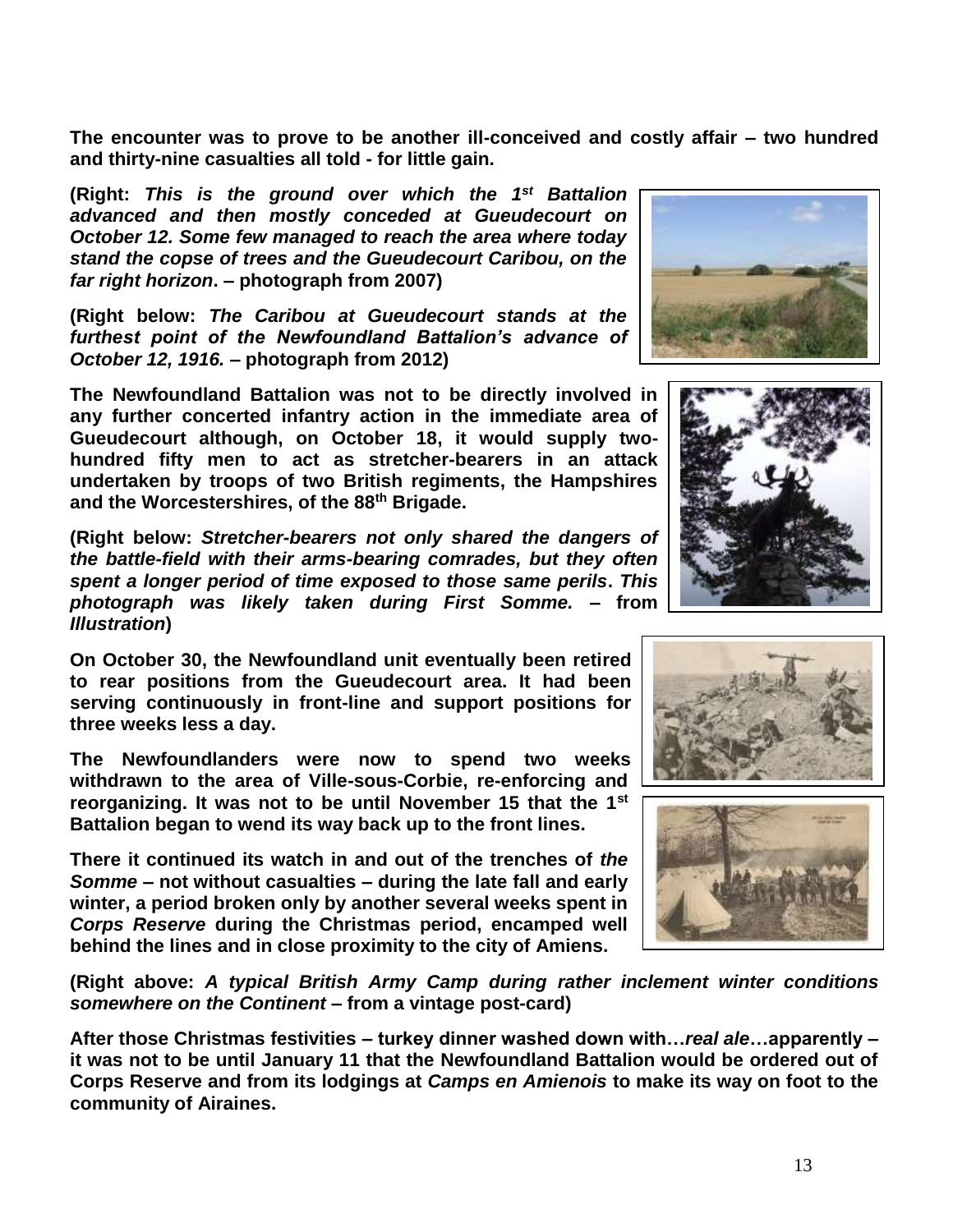**From the railway station there it entrained for the small town of Corbie where it thereupon took over billets which it had already occupied for a short period only two months before.**

**After that recent six-week Christmas respite spent in** *Corps Reserve* **far to the rear, the Newfoundlanders were to** *officially* **return to** *active service* **on January 23, although they apparently had already returned to the trenches by that date and had incurred their first casualties – and fatality – of 1917.** 

**Those casualties, however, were to be only some of those everyday thousands whom Douglas Haig somewhat cavalierly referred to as** *wastage* **since the Newfoundland unit had not ventured from its trenches during those several days.** 

**That winter period – as had been and was to be the case of all the winter periods of the Great War – would be a time of relative calm, although cold and uncomfortable for most of the combatants of both sides. It was a time of sickness, and the medical facilities were kept busy, particularly, so it seems - from at least Canadian medical documentation - with thousands of cases of dental work.**

**This period also provided the opportunity to undergo training and familiarization with the new practices and weaponry of war; in the case of the Newfoundland Battalion this was at least partially undertaken in the vicinity of the communities of Carnoy and Coisy.** 

**(Right below:** *A soldier of the Lancashire Fusiliers, his unit to be relieved by the Newfoundlanders on March 1, enjoys his cigarette in the cold and ice of the trenches at Sailly-Saillisel during the winter of 1916-1917. –* **from** *Illustration***)**

**On February 18 the 1st Battalion began a five-day trek from Coisy to the forward area where it returned into the firing-line on February 23, relieving a unit of the 1st Lancashire Fusiliers. It was at a place called Sailly-Saillisel and the reception offered by the Germans was to be lively: after only two days the Battalion had incurred four dead, nine wounded and three gassed without there having been any infantry action. The Newfoundlanders were to be withdrawn on February 25 - to return three days later.**

**They carried with them orders for a…***bombing raid***…on the enemy positions at Sailly-Saillisel…to be acted upon on March 1.**

**In fact, the sole infantry activity** *directly* **involving the Newfoundland unit during that entire period – from Gueudecourt in mid-October, 1916, until Monchy-le-Preux in mid-April of 1917 – was to be that sharp engagement at Sailly-Saillisel at the end of February and the beginning of March, an action which would bring this episode in the Newfoundlanders' War – in the area of** *the Somme* **- to a close.**



**(Right above:** *The fighting during the period of the Battalion's posting to Sailly-Saillisel took place on the far side of the village which was no more than a heap of rubble at the time.* **- photograph from 2009(?))**

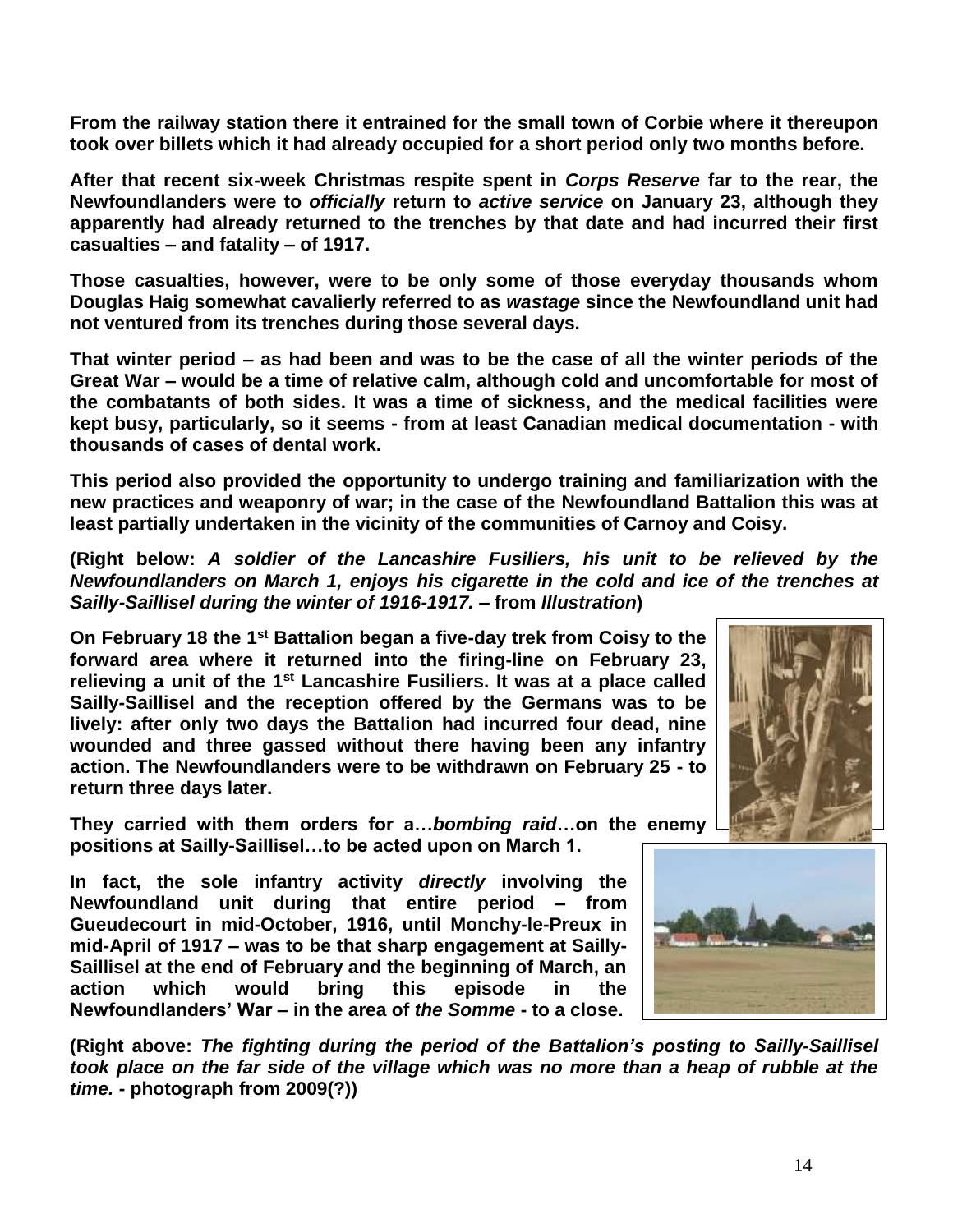**The 1st Battalion of the Newfoundland Regiment was now to withdraw to the rear once more, late in the night of March 3-4, where it would now spend almost an entire month. On the morning of March 4, after baths and anti-trench-foot treatment, the personnel – except for the transport which moved by road – was to have the luxury of a train to carry them – at least temporarily - away from the war.**

**After Sailly-Saillisel that month of March would be a quiet time for the Newfoundlanders; having departed from the trenches, they were now to spend their time near the communities of Meaulté and Camps-en-Amienois re-enforcing, re-organizing, and in training for upcoming events. They even had the pleasure of a visit from the Regimental Band come from Ayr, and also one from the Prime Minister of Newfoundland, Sir Edward Morris, the latter on March 17, St. Patrick's Day.**

**(Right above:** *The Prime Minister of Newfoundland visiting the 1st Battalion of the Newfoundland Regiment, encamped at Meaulté* **– from** *The War Illustrated***)**

**On March 29, the Newfoundlanders began to make their way – on foot – from Camps-en-Amienois to the north-east, towards the venerable medieval city of Arras and eventually beyond, the march to finish amid the rubble of the village of Monchyle-Preux.** 

**(Right:** *The remnants of the Grande Place in Arras at the time of the Great War, in early 1916* **– from** *Illustration***)**

**(Right below:** *The Canadian National Memorial which has stood atop Vimy Ridge since 1936* **– photograph from 2010)**

**On April 9 the British Army was to launch an offensive in the area to the north of** *the Somme* **battlefields; this was to be the so-called** *Battle of Arras***, intended to support a major French effort elsewhere. In terms of the daily count of casualties – just over four thousand - this attack was to be the most expensive operation of the** *Great War* **for the British, its only positive episode to be the Canadian assault of** *Vimy Ridge* **on the opening day of the battle, Easter Monday, 1917.** 

**And while the British campaign would prove an overall disappointment, the French** *Bataille du Chemin des Dames* **was to be yet a further disaster.**

**(Right:** *The village of Monchy-le-Preux as seen today from the western – in 1917, the British – side of the community: The Newfoundlanders advanced, out of the ruins of the place, to the east, away from the camera***. – photograph from 2013)**

**(continued)**







15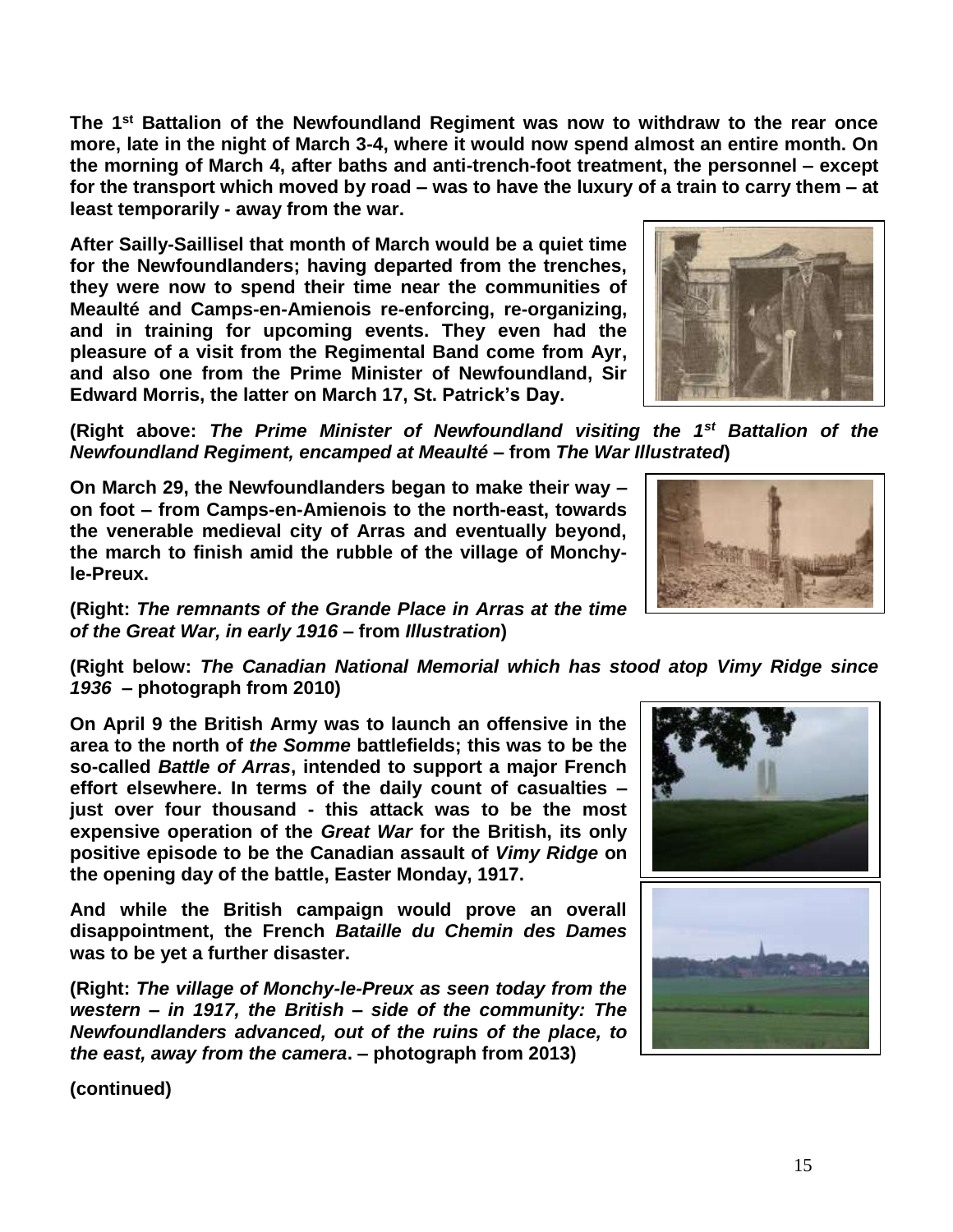**The 1 st Battalion was to play its part during the** *Battle of Arras***, a role that would begin at the place called Monchy-le-Preux on April 14 and which would finish ten days later, on April 23, perhaps a kilometre distant, at** *Les Fosses Farm***. After Beaumont-Hamel, the ineptly-planned action at Monchy-le-Preux would prove to be the most costly day of the Newfoundlanders' war, four-hundred eighty-seven casualties all told on April 14 alone\*.**

*\*It was also an action in which a DSO, an MC and eight MMs were won by a small group of nine personnel of the Battalion – the Distinguished Service Order (DSO) awarded to the unit's Commanding officer. An MM for the same action was also presented to a private from the Essex Regiment .*

**(Right:** *The Caribou at Monchy-le-Preux stands atop the remains of a German strongpoint in the centre of the reconstructed community***. – photograph from 2009(?))**

**It was at Monchy-le-Preux on April 14 that Private Gillett was wounded during the fighting of the day while serving with 'A' Company. Taken to the 8th Casualty Clearing Station at Agnezles-Duisans, he was suffering from injuries inflicted by gunfire to the left thigh and to the head, shards having penetrated behind his left ear.**

**(Right:** *Transferring sick and wounded from the forward area to the rear through the mud by motorized ambulance and man-power* **– from a vintage post-card)**

**(Right:** *A British casualty clearing station – the one pictured here under canvas for mobility if and whenever the necessity were to arise – being established somewhere in France during the early years of the War***:** *Other such medical establishments were often of a much more permanent nature***. - from a vintage post-card)**

**On the 17th he was transferred to the 6th British Red Cross Hospital at Étaples before being conveyed on board His Majesty's Hospital Ship** *St. Andrew* **across the English Channel and back to the United Kingdom on April 19, two days later. On that same day Private Gillett was admitted into the 3rd London General Hospital in the Borough of Wandsworth. On June 4, the medical staff there reported him as** *seriously ill***.**

**(Right above:** *The image of 'St. Andrew' clad in her war-time hospital-ship garb is from the Birtwhistle Wiki web-site and also by courtesy of the canadianmountedrifles.yolasite.com. In peace-time a ferry of the Great Western Railway operating between Wales and Ireland, she had been one of the first vessels to be requisitioned in 1914 to be converted for use as a hospital ship with a capacity for one-hundred ninety-four sick and wounded. She played this role from August 19, 1914 until May 29, 1919***.)**